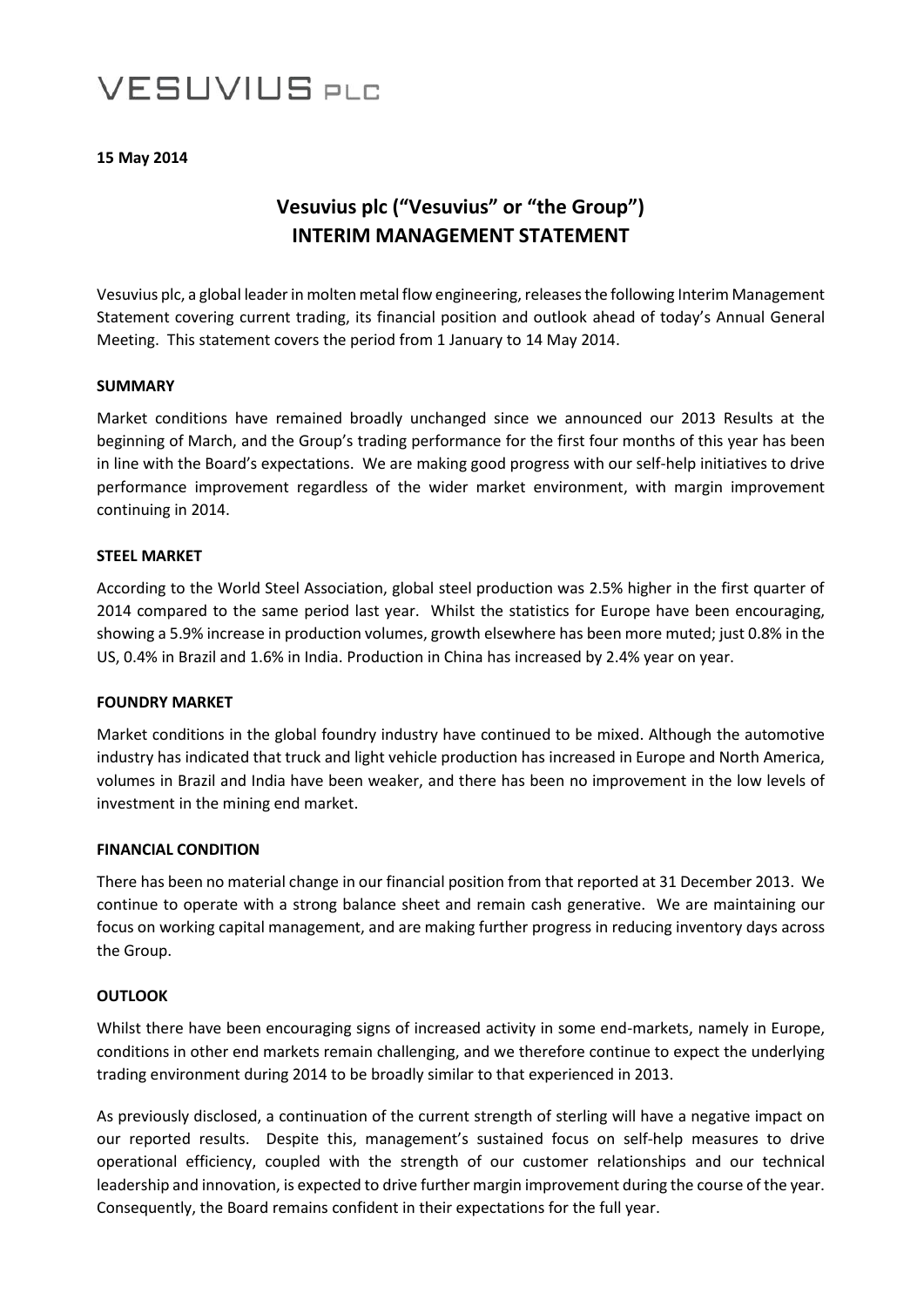# **CONFERENCE CALL**

François Wanecq (Chief Executive) and Chris O'Shea (Chief Financial Officer) will be hosting a conference call for analysts and investors at 07:45 a.m. (UK time) today (15 May).

To join the call, please use the dial in number below:

Conference call: +44 (0)20 3427 1901 all participants Confirmation code: 8368281

A replay of the call will be available approximately one hour after the event for two weeks on the following number:

Replay: +44 (0)20 3427 0598 non-US participants +1 347 366 9565 US participants Confirmation code: 8368281

# **FUTURE EVENTS**

The Vesuvius final 2013 dividend of 10.25 pence per share will be paid, subject to approval at the Annual General Meeting, on 23 May 2014 to shareholders on the register at 25 April 2014.

Vesuvius' half year results for the six months ending 30 June 2014 are expected to be announced on Friday 1 August 2014.